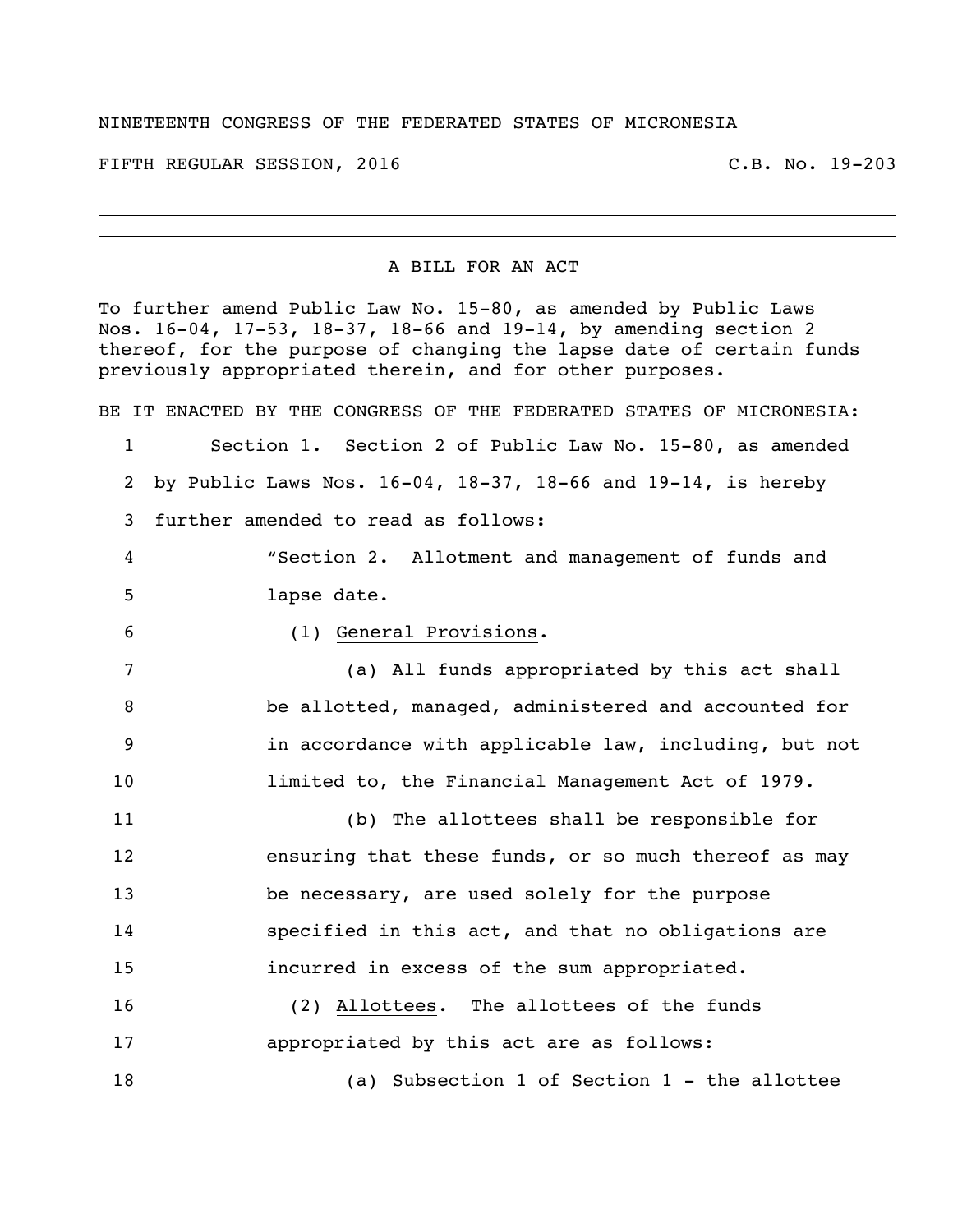| $\mathbf{1}$   | of these funds shall be the President of the           |
|----------------|--------------------------------------------------------|
| $\overline{c}$ | Federated States of Micronesia or his designee;        |
| 3              | (b) Subsection 2 of Section 1 - the allottee           |
| 4              | of these funds shall be the Governor of Yap State or   |
| 5              | his designee, PROVIDED THAT the allottee of funds      |
| 6              | under subsections $(2)(c)(i)$ and $(2)(c)(ii)$ of this |
| 7              | Act shall be the President of the College of           |
| 8              | Micronesia - FSM;                                      |
| 9              | (c) Subsection 3 of Section $1$ - the allottee         |
| 10             | of these funds shall be the President of the           |
| 11             | Federated States of Micronesia or his designee;        |
| 12             | (d) Subsection $4(a)$ , $4(c)$ and $4(f)$ of Section   |
| 13             | 1 shall be the Governor of Chuuk State or his          |
| 14             | designee; Subsection 4(b) of Section 1 shall be the    |
| 15             | Mortlock Islands Development Authority; Subsection     |
| 16             | 4(d) of Section 1 shall be the Southern Namoneas       |
| 17             | Development Authority; Subsection 4(e) of Section 1    |
| 18             | shall be the Faichuk Development Authority;            |
| 19             | (e) Subsection 5 of Section $1$ - the allottee         |
| 20             | of these funds shall be the President of the           |
| 21             | Federated States of Micronesia or his designee.        |
| 22             | (3) Lapse Date. The authority of the allottee to       |
| 23             | obligate funds appropriated by this act shall lapse    |
| 24             | on September 30, [2016] 2018."                         |
| 25             |                                                        |

 $2 \times 3$